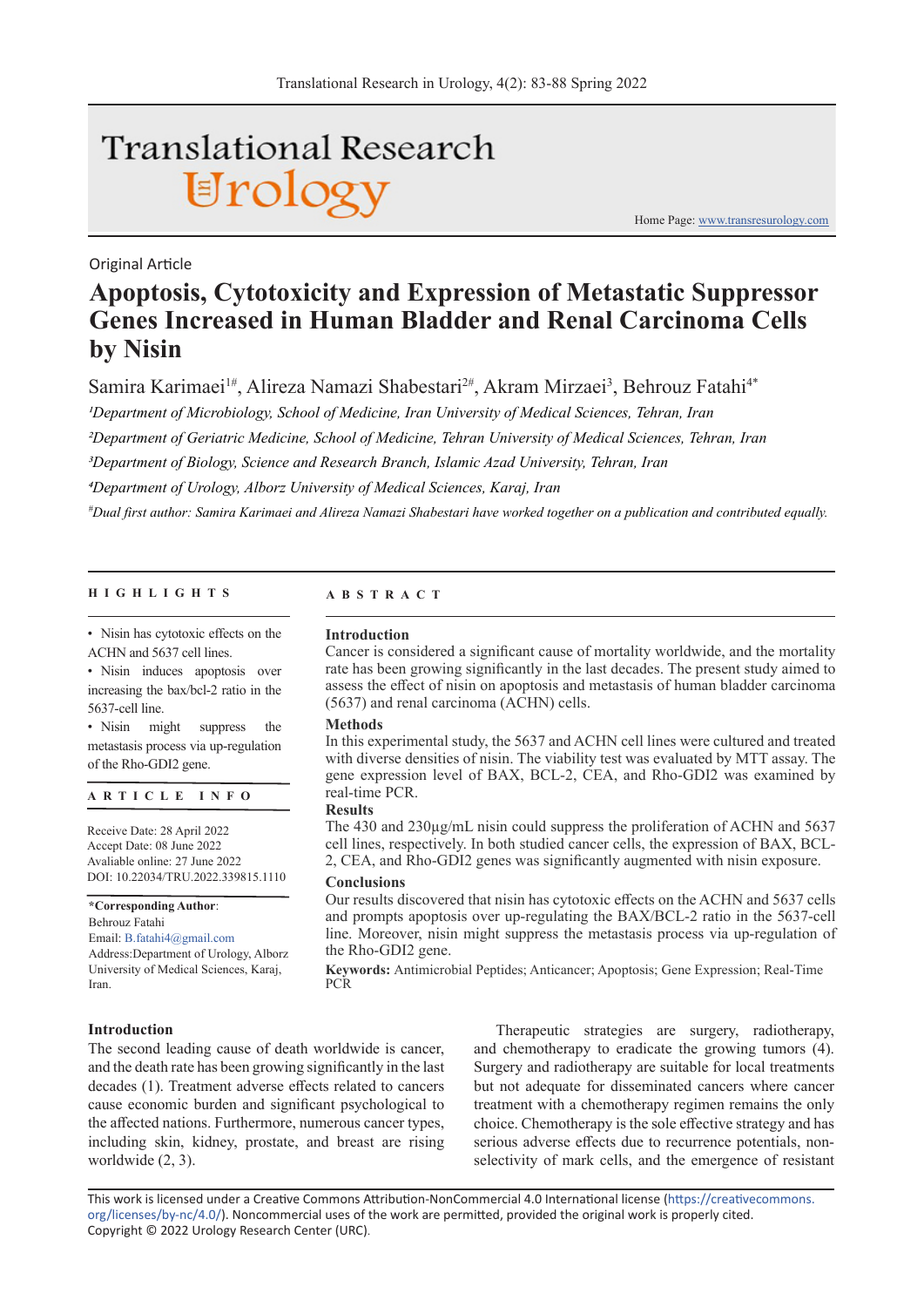cancer cells to different drugs (5, 6). Thus, there is crucial to develop new, non-toxic, effective, selective, and safe biologic treatments such as antimicrobial peptides (AMPs) alongside increasing cancer types.

In recent decades, studies focused on using microbial metabolites and AMPs as potential therapeutic drugs to prevent cancer initiation and progression. Nisin is a strain of antibiotic bacteriocin created by Lactococcus lactis during fermentation (7, 8). FDA approved this antibacterial peptide in 1988 for human use. Also, this bacteriocin has been used as an apoptosis inducer. It reduces cell proliferation in HN SCC cells, so lately been verified to prevent the growth of the cancerous cells via apoptosis (9).

Apoptosis is an automatic cell death that happens in two pathways: 1-The intrinsic pathway and 2-The extrinsic pathway. The first pathway is the mitochondria intermediated apoptosis that happens with the involvement of the BCL-2 gene family. BCL-2 gene family comprises several proteins characterized in two clusters; the first cluster contains proteins through pro-apoptotic features, including BAK and BAX. The second cluster includes anti-apoptotic functions such as the BCL-XL gene and BCL-2 gene. Inconsistency among these clusters and overexpression of pro-apoptotic proteins enhances the apoptotic index but eventually cause apoptosis (10-12).

Moreover, carcinoembryonic antigen (CEA) is recognized and considered a usual biomarker for determining the cancer stage and follow-up of patients suspected of having urothelial carcinoma (13). In some cases, increased levels of CEA have been established in transitional cell carcinoma of the bladder (TCC) besides the upper urinary tract (13). The elevating levels of CEA in the serum after surgery are associated with the progress of metastasis in colorectal cancer and other tumors of epithelial origin. Still, its exact role in Urological malignancies is unknown (14).

Abnormal signaling of Rho GTPases usually originates in numerous human cancers. RhoGDI2 is differentially expressed in different cancers at the mRNA and protein levels dependent on the tumor. It might contribute to aggressive phenotypes over the deregulating of the Rho GTPase signaling path, which makes it a good mark for cancer treatment (15, 16). RhoGDI2 may perform as a negative and positive regulator of cancer progression. Therefore, its role in tumor progression remains controversial (17). However, a previous study on human bladder cancer cell lines suggested that RhoGD12 is an essential factor in bladder cancer metastasis (18).

According to former documents on apoptotic nisin features, in this study, we investigated the influence of nisin on changes in two significant apoptotic genes expression, BCL-2, and BAX. The gene expression of RhoGDI2 and CEA was also evaluated in the human bladder cells (5637) and renal cells (ACHN) to expand

further insight into the biological effects of nisin.

#### **Methods**

#### **ACHN and 5637 cell cultures**

In this experimental study, human renal adenocarcinoma cells (ACHN) and human bladder carcinoma cells (5637) were bought from the Pasture Institute (Tehran, Iran). The ethical committee of Tehran University of Medical Sciences approved this study (IR. TUMS. SINAHOSPITAL-REC.1399.071). Cell lines were cultured in DMEM supplemented with 10% fetal bovine serum (FBS), 1% penicillin, and streptomycin and then incubated at 37°C, under 5% CO2 atmosphere and 85- 90% humidity.

#### **Cell viability tes**t

To assess the effect of nisin cytotoxic (Sigma; Aldrich-Germany) on the ACHN and 5637 cell lines, the MTT test was done based on our previous research. Briefly, 50000 cells were seeded to each well of 96-well plates containing 200μl 10% FBS DMEM at the culture condition. After overnight incubation and cell attachment, the cells were treated with different concentrations of nisin, including (130μg/ml, 230μg/ml, 330μg/ml, and 430μg/ml); after 24h from incubation, the medium was removed by 100μl DMEM minus FBS, 10μl of 5mg/ml MTT (Sigma; Aldrich-Germany) was supplemented for four h.

Then, the medium was removed and added 100μl DMSO (Sigma; Aldrich-Germany). The sample visual density was documented at 570 nm through an Eliza reader device (Biorad-USA). Each experiment was performed in triplicate.

#### **RNA extraction**

The BAX, Bcl-2 gene expression, two central genes complicated in apoptosis, and CEA and Rho-GDI2 genes, Real-Time PCR, was completed. Fleetingly, 5×105 ACHN and 5637 cells were preserved with two diverse concentrations, including 430μg/ml for ACHN and 230 μg/ml for 5637 (based on IC50). After 24 h of incubation, total RNA was extracted by Invitrogen TRIzol reagent. Based on the manufacturer's instructions, the collected cell lines by centrifuge were incubated in 1 mL TRIzol for samples immersed straight in TRIzol, then 200μL chloroform was added and shook for 15 seconds. At that time, the tube was centrifuged at 12000g at 4°C for 15 min. A high transparent liquid environment comprised RNA transported to another tube (1.5mL), and then isopropanol (500µL) was added. Gentle mixing by inverting for 15 seconds was done before incubating for 5 min at 25°C. The sample was centrifuged at  $12000g$  at  $4 °C$  for  $10$ minutes. The supernatant was removed, and the residual pellet was resuspended by adding 1mL of 75% ethanol. The sample was again centrifuged at  $7500g$  at  $4 °C$  for 10 minutes. Excess ethanol in the tube was removed, and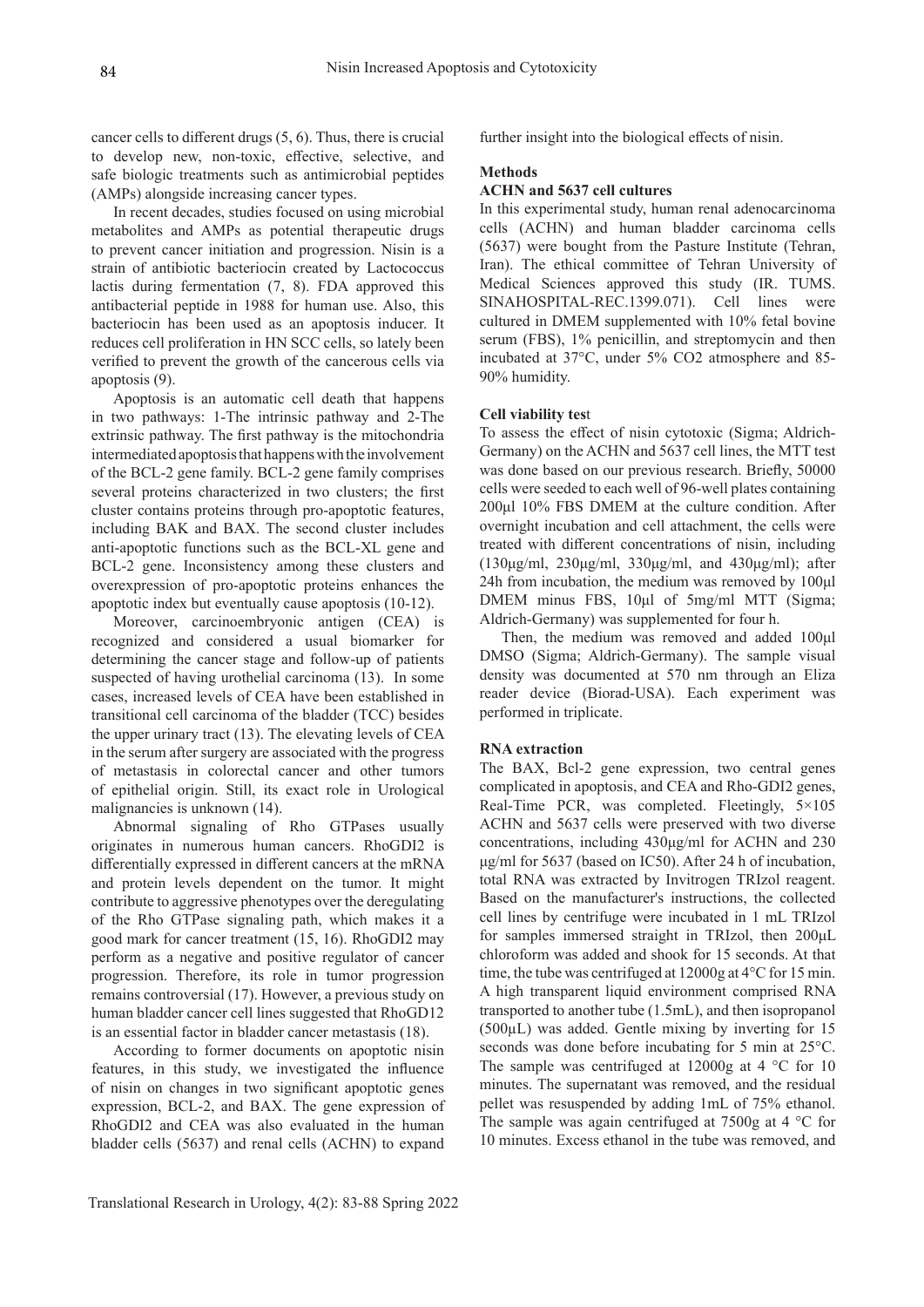the total RNA extracted was eluted with 20μL of DEPC water. The concentration of RNA and its purity were distinguished with a nano-Drop spectrophotometer. DNA impurity was determined by treating all RNA isolates with DNase I RNase free (Thermo Fisher Scientific, USA).

#### **Gene expression analysis**

According to the manufacturers' instructions, the cDNA synthesis was done using the SMOBiO kit (SMOBiO Technology Inc., Taiwan). Then CEA, BAX, Bcl-2, and Rho-GDI2 genes' relative expression was evaluated by Real-Time PCR with the specifically designed primers (Table 1). As an internal control, the GAPDH gene is used for Real-Time PCR. Afterward, cDNA (1μl), DEPC water (4.5μl), SYBR Green master mix (12.5μl), and each primer (1μl, ten pmol). PCR process was performed by a Real-Time PCR cycler device (Rotor-Gene 6000- Qiagen Corbett- Hilden- Germany) in the main activation phase (94 °C for 3 minutes), denaturation step (40 rounds, 94 °C, 30 s), annealing time (30 s, 72°C). Calculation of gene expression was performed by the 2 - ΔΔCT method. Each experiment was completed in duplicate.

#### **Statistical analysis**

The consequences were communicated as mean ±SD of three independent tests. The ANOVA comparisons test determined variances between clusters; P-value≤0.05 was statistically significant.

#### **Results**

#### **Cytotoxic impact of Nisin**

As exposed in Figure 1, subsequent nisin concentrations (130, 230, 330, and  $430\mu\text{g/ml}$ ) led to a minor cytotoxic effect on ACHN cells (83.04, 71.92, 60.98 and 57.87%, respectively) in contrast with the negative control with concentrations 100% (P-value<0.05). Overall, 5637 cells displayed a decreased cell concentration and were more sensitive to nisin than ACHN cell lines.

Correspondingly, 5637-cell line, the survival was

**Table 1.** List of primers used for real-time PCR

significantly reduced in nisin concentrations of 330 and 430μg/ml compared to the untreated cells. However, the cell viability of ACHN significantly was higher than negative control at 130 and 230μg/ml density of nisin  $(P-value<0.05)$ .

#### **Analysis of Gene expression**

The nisin effect on the gene expression was evaluated, and  $5 \times 105$  cells were seeded in 6-well plates. Then, the expression of BAX, Bcl-2, CEA, and Rho-GDI2 genes mRNA was evaluated by Real-Time PCR. As presented in Figure 2, the Bcl-2 expression level significantly improved after treatment through 430 μg/ml of nisin in ACHN cells (5.6-fold) compared to the untreated cells. Nevertheless, BAX gene expression in 5637 cells showed a significant increase. Moreover, the ratio of BAX/Bcl-2 and mRNA expression significantly augmented exposure to nisin afterward in 5637 cells compared to ACHN. A 1.5 times increase was detected for 5637-cells in 230μg/ml concentrations compared to the negative control.

Overall, the CEA gene expression ratio was also significantly amplified after treatment of researched cells through nisin compared to the untreated cells. Both ACHN and 5637 cancer cells were shown an increase in the expression level of the CEA gene. In the presence of nisin, the expression level of CEA was increased in bladder carcinoma cell lines (5637) by about 5-fold. Moreover, the Rho-GDI2 gene expression ratio was significantly amplified after exposure to nisin compared control group. Treating cells with nisin could not suppress the CEA gene in urological cells but could increase the expression level of Rho-GDI2, which probably has a metastatic suppression role.

#### **Discussion**

Different strains of bacteria form antimicrobial peptides (AMPs) as a policy to overcome competitive overgrowth situations by other invading species in a particular niche (21). However, it previously was reported that bacteriocins could inhibit the growth of only closely associated strains

| Gene         | Sequence $(5^3-3^3)$               | $TM$ ( $^{\circ}C$ ) | Amplicon size (bp) | Reference |
|--------------|------------------------------------|----------------------|--------------------|-----------|
| <b>BAX</b>   | F TGGAGCTGCAGAGGATGATTG            | 59                   | 95                 | (10)      |
|              | R GAAGTTGCCGTCAGAAAACATG           |                      |                    |           |
| $BCL-2$      | F CTGCACCTGACGCCCTTCACC            | 61                   | 119                | (10)      |
|              | R CACATGACCCCACCGAACTCAAAGA        |                      |                    |           |
| CEA          | E GGGCCACTGTCGGCATCATGATTG         | 66                   | 132                | (19)      |
|              | R TGTAGCTGTTGCAAATGCTTTAAGGAAGAAGC |                      |                    |           |
| $Rho$ -GDI2  | F TTTATGGTTGGCAGCTATG              | 55                   | 141                | (17)      |
|              | R GAGGTGGTCTTGCTTGTC               |                      |                    |           |
| <b>GAPDH</b> | F GTGAACCATGAGAAGTATGACAAC         | 57                   | 123                | (20)      |
|              | R CATGAGTCCTTCCACGATACC            |                      |                    |           |

Translational Research in Urology, 4(2): 83-88 Spring 2022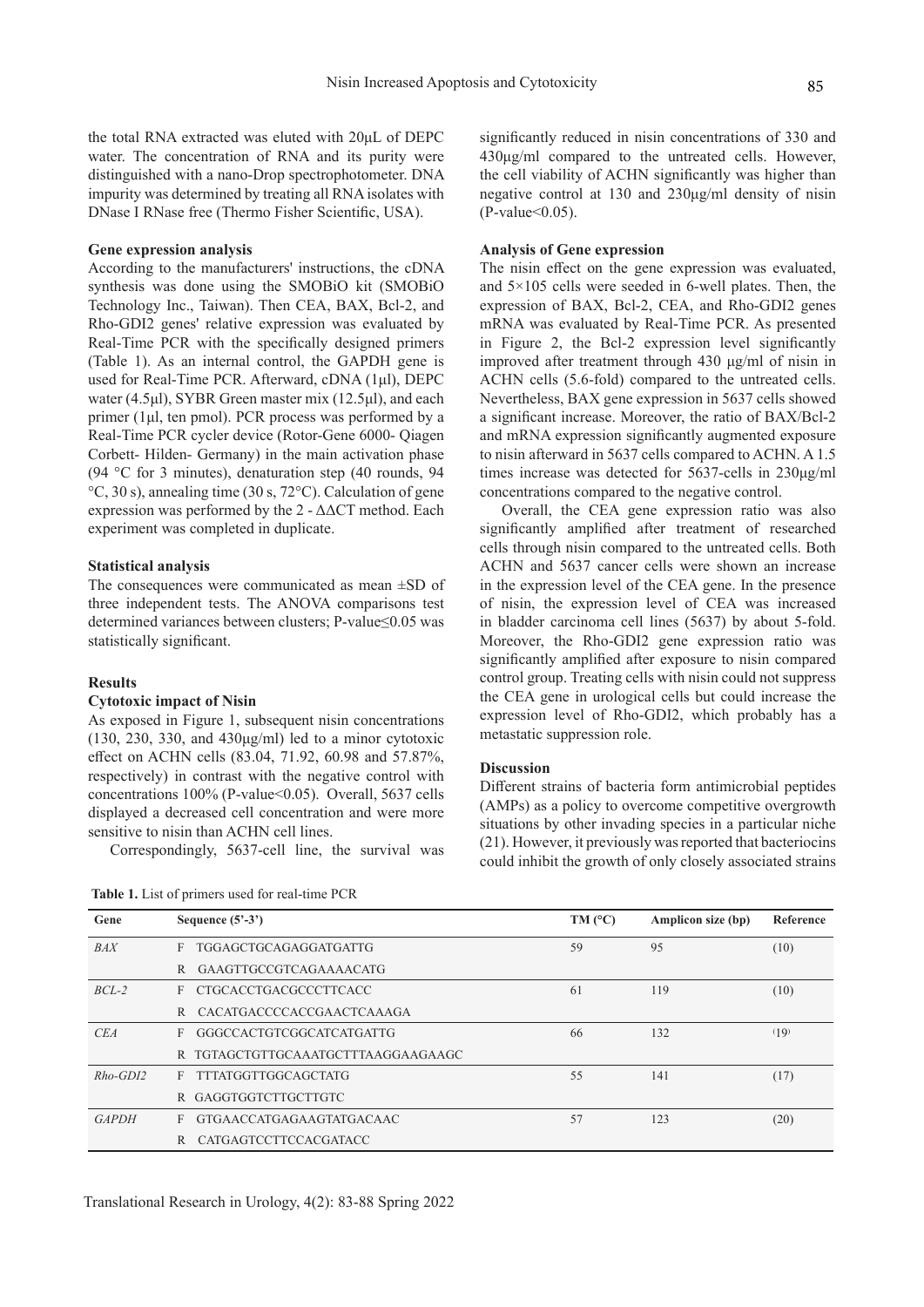

**Figure 1.** The effects of nisin on viability ACHN and 5637 cell lines. Cancer cells (50,000 cells/well) were untreated (Control) or treated with various nisin concentrations for 24 h. Viability was determined as an MTT assay.

or species, but recently broad spectrum of antimicrobial activity was recognized for it. In addition, selective activity was displayed against distantly related bacteria and inhibited the growth of different cancerous cell lines (9).

Anti-cancer properties of these bacteriocins were associated with their cationic and amphiphilic nature. These cationic peptides are also recognized as membraneactive compounds interacting with negative charges on the cell's surface (22). The impact on cell membrane function mediates the Killing of cancerous cells due to the decreased amount of negatively charged molecules on the cell's surface (23). Although some AMPs could destroy the integrity of the mitochondrial membrane and cause apoptosis in cancer cells, others inhibit angiogenesis which is fundamentally necessary for tumor development (24, 25).

In this study, human bladder and renal carcinoma cell lines were used to study the effectiveness of nisin in apoptosis and metastasis of cancer. The cell viability depends on the nisin concentration. The highest rate of cell toxicity has observed once cells were exposed to the highest dose of nisin. Furthermore, nisin could induce noticeable apoptosis in the 5637-cell line compared to the untreated group. Theoretically, nisin can be introduced for future progress as a therapeutic agent for urological malignancies. The apoptotic effects of nisin in the SW1088 cell line have previously been shown to be consistent with our results (26).

Cancer cells display a high apoptotic threshold, and the apoptosis induction in these cells has been acutely affected. Unique features of AMPs enable them to induce apoptosis in cancer cells. Thus, they are regarded as potential agents for developing anticancer therapy (27). Some studies indicated that liquid biopsy is an excellent



**Figure 2.** Relative mRNA expression of BAX, BCL-2, CEA and Rho-GDI2 genes in ACHN and 5637 cells after treating with 430 and 230 μg/ml of nisin, respectively. Graph data are shown as the means  $\pm SD$  of three independent replicates  $(***P-value=0/0006; ***P-value<0.0001$  by two-way ANOVA test for multiple comparisons).

biomarker pool for renal cancer diagnosis and prognosis (11, 28, 29).

Nevertheless, to the best of our knowledge, there is no accessible research within the database on the nisin effectiveness on urological cancer cells, but there are few documents on colorectal cancer cells and head and neck cancer cell lines. Joo et al., (2012) suggested that nisin can be introduced as a promising candidate for the treatment of head/neck squamous cell carcinoma (HHNCC) (9). In this research, the nisin effect was assessed on the mitochondrial apoptosis pathway over the evaluation of Bcl-2 and BAX expression genes. Nisin can increase the apoptotic index (BAX/Bcl-2, ratio) in the bladder carcinoma cell line. However, the Bax to Bcl-2 ratio induced is the indicator of apoptosis initiation in the cancer cells, but no increase in this ratio was observed in the renal cells (ACHN).

Furthermore, the expression level of CEA and Rho-GDI2 genes was investigated with real-time PCR. The relationship between raised serum CEA and invasive tumors or the incidence of metastatic disease was verified in the malignant urothelium (30). The gene expression of CEA and Rho-GDI2 was significantly increased with nisin treatment. Previously described that a decrease of RhoGDI2 protein expression in bladder tumors is a predictor of the metastatic disease development and reason of death from bladder cancer, which shows its role as a metastasis suppressor (18). In brief, nisin might suppress metastatic growth via up-regulation of Rho-GDI2 genes, which is a metastasis suppressor. Nevertheless, to elucidate the anti-metastatic function of nisin, further investigations are needed on the expression of other genes associated with metastasis.

#### **Conclusions**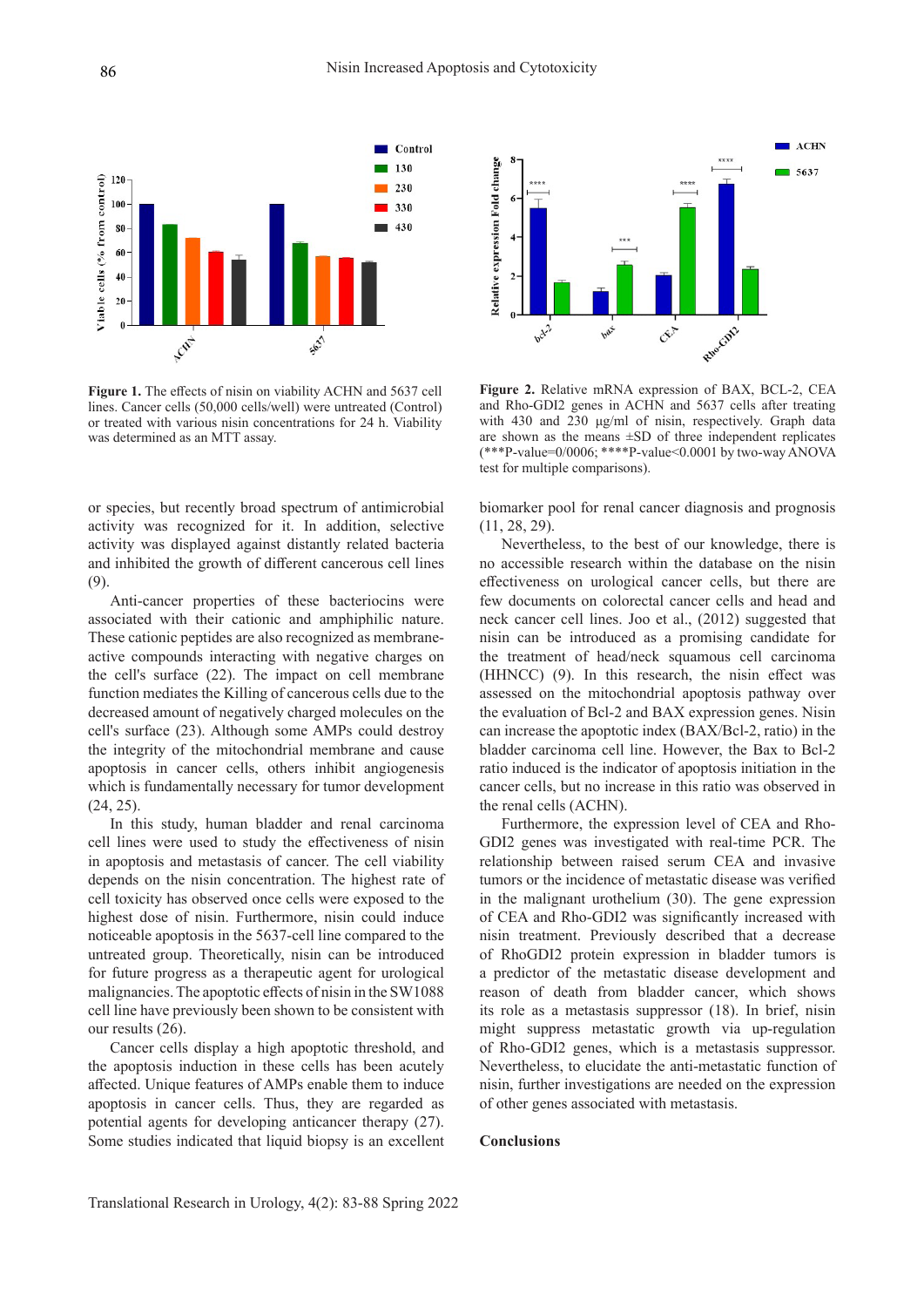Our results discovered that nisin has cytotoxic effects on the ACHN and 5637 cell lines and persuades apoptosis over inducing the BAX/Bcl-2 ratio in the 5637-cell line. These results proposed that nisin can make apoptosis through intrinsic pathways and cause mortality of cancer cell lines. Moreover, nisin might suppress the metastasis process via up-regulation of the Rho-GDI2 gene. However, additionally investigates are essential to elucidate the exact instruments of nisin function.

#### **Authors' contributions**

RR is the principal investigator, SK wrote the manuscript, AM ran laboratory tests and edited the manuscript, ANSH analysed the manuscript.

#### **Acknowledgments**

Special thanks to Sina hospital, Tehran University of Medical Sciences, Tehran, Iran.

#### **Conflict of interest**

All authors declare that there is no potential competing or conflict of interest.

#### **Funding**

There was no funding.

#### **Ethics statement**

The ethical committee of Tehran University of Medical Sciences approved this study (IR. TUMS. SINAHOSPITAL-REC.1399.071).

#### **Data availability**

Data will be provided on request.

#### **Abbreviations**

| Antimicrobial peptides                     |
|--------------------------------------------|
| Carcinoembryonic antigen                   |
| Dimethyl sulphoxide                        |
| Fetal bovine serum                         |
| Head/neck squamous cell carcinoma          |
| $3-(4,5$ -dimethylthiazol-2-yl)-2,5-       |
| diphenyltetrazolium bromide                |
| Transitional cell carcinoma of the bladder |
|                                            |

#### **References**

- 1. Siegel RL, Miller KD, Jemal A. Cancer statistics, 2015. CA Cancer J Clin. 2015;65(1):5-29.
- 2. Hosseini FS, Falahati-Pour SK, Hajizadeh MR, Khoshdel A, Mirzaei MR, Ahmadirad H, et al. Persian shallot, Allium hirtifolium Boiss, induced apoptosis in human hepatocellular carcinoma cells. Cytotechnology. 2017;69(4):551-63.
- 3. Rashedi S. Landscape of Circular Ribonucleic Acids in Urological Cancers. Translational Research Urology. 2021;3(2):45-7.
- 4. Homayoun H, Saligheh Rad H, Abbasian Ardakani A. The Role of Artificial Intelligence in Urology Practice. Translational Research in Urology. 2022;4(1):1-3.
- 5. Porta C, Cosmai L, Gallieni M, Pedrazzoli P, Malberti F. Renal effects of targeted anticancer therapies. Nat Rev Nephrol. 2015;11(6):354-70.
- 6. Guitynavard F, Mousavibahar SH, Dadkhah Tehrani F, Eftekhar Javadi A, Zia H. An Unusual Extrarenal Renal Cell Carcinoma: Case Report. Translational Research In Urology. 2019;1(1):23-6.
- 7. Brötz H, Sahl HG. New insights into the mechanism of action of lantibiotics--diverse biological effects by binding to the same molecular target. J Antimicrob Chemother. 2000;46(1):1-6.
- 8. Karimaei S, Mashhadi R, Mirzaei A, Deyhimfar R, Shabestari AN, Rahimnia R. Antibacterial and Antibiofilm Activities of Nisin from Lactococcus lactis and Alteration of the Bacteria-Induced Pro-Inflammatory Responses on kidney and bladder tumor Cell Lines. Translational Research in Urology. 2022;4(1):47-53.
- 9. Joo NE, Ritchie K, Kamarajan P, Miao D, Kapila YL. Nisin, an apoptogenic bacteriocin and food preservative, attenuates HN-SCC tumorigenesis via CHAC1. Cancer Med. 2012;1(3):295-305.
- 10. Ahmadi S, Ghollasi M, Hosseini HM. The apoptotic impact of nisin as a potent bacteriocin on the colon cancer cells. Microb Pathog. 2017;111:193-7.
- 11. Aghamir SMK, Heshmat R, Ebrahimi M, Ketabchi SE, Dizaji SP, Khatami F. The impact of succinate dehydrogenase gene (SDH) mutations in renal cell carcinoma (RCC): A systematic review. OncoTargets and therapy. 2019;12:7929.
- 12. Aghamir SMK, Salavati A, Yousefie R, Tootian Z, Ghazaleh N, Jamali M, et al. Does bone marrow–derived mesenchymal stem cell transfusion prevent antisperm antibody production after traumatic testis rupture? Urology. 2014;84(1):82-6.
- 13. Hall RR, Laurence DJ, Darcy D, Stevens U, James R, Roberts S, et al. Carcinoembryonic antigen in the urine of patients with urothelial carcinoma. Br Med J. 1972;3(5827):609-11.
- 14. Aarons CB, Bajenova O, Andrews C, Heydrick S, Bushell KN, Reed KL, et al. Carcinoembryonic antigen-stimulated THP-1 macrophages activate endothelial cells and increase cell-cell adhesion of colorectal cancer cells. Clin Exp Metastasis. 2007;24(3):201-9.
- 15. Lozano E, Betson M, Braga VM. Tumor progression: Small GT-Pases and loss of cell-cell adhesion. Bioessays. 2003;25(5):452- 63.
- 16. Mirzaei A, Zareian Baghdadabad L, Khorrami MH, Aghamir SMK. Arsenic Trioxide; a Novel Therapeutic Agent for Prostate and Bladder Cancers. Translational Research in Urology. 2019;1(1):1-7.
- 17. Li X, Wang J, Zhang X, Zeng Y, Liang L, Ding Y. Overexpression of RhoGDI2 correlates with tumor progression and poor prognosis in colorectal carcinoma. Ann Surg Oncol. 2012;19(1):145-53.
- 18. Theodorescu D, Sapinoso LM, Conaway MR, Oxford G, Hampton GM, Frierson HF, Jr. Reduced expression of metastasis suppressor RhoGDI2 is associated with decreased survival for patients with bladder cancer. Clin Cancer Res. 2004;10(11):3800-6.
- 19. Silva JM, Rodriguez R, Garcia JM, Muñoz C, Silva J, Dominguez G, et al. Detection of epithelial tumour RNA in the plasma of colon cancer patients is associated with advanced stages and circulating tumour cells. Gut. 2002;50(4):530-4.
- 20. Safaei S, Tahmasebi-Birgani M, Bijanzadeh M, Seyedian SM. Increased expression level of long noncoding RNA H19 in plasma of patients with myocardial infarction. International Journal of Molecular and Cellular Medicine. 2020;9(2):122.
- 21. Fons AG, Tuomo Karjalainen, Michel. Mechanisms of colonisation and colonisation resistance of the digestive tract part 2: bacteria/bacteria interactions. Microbial Ecology in Health and Disease. 2000;12(2):240-6.